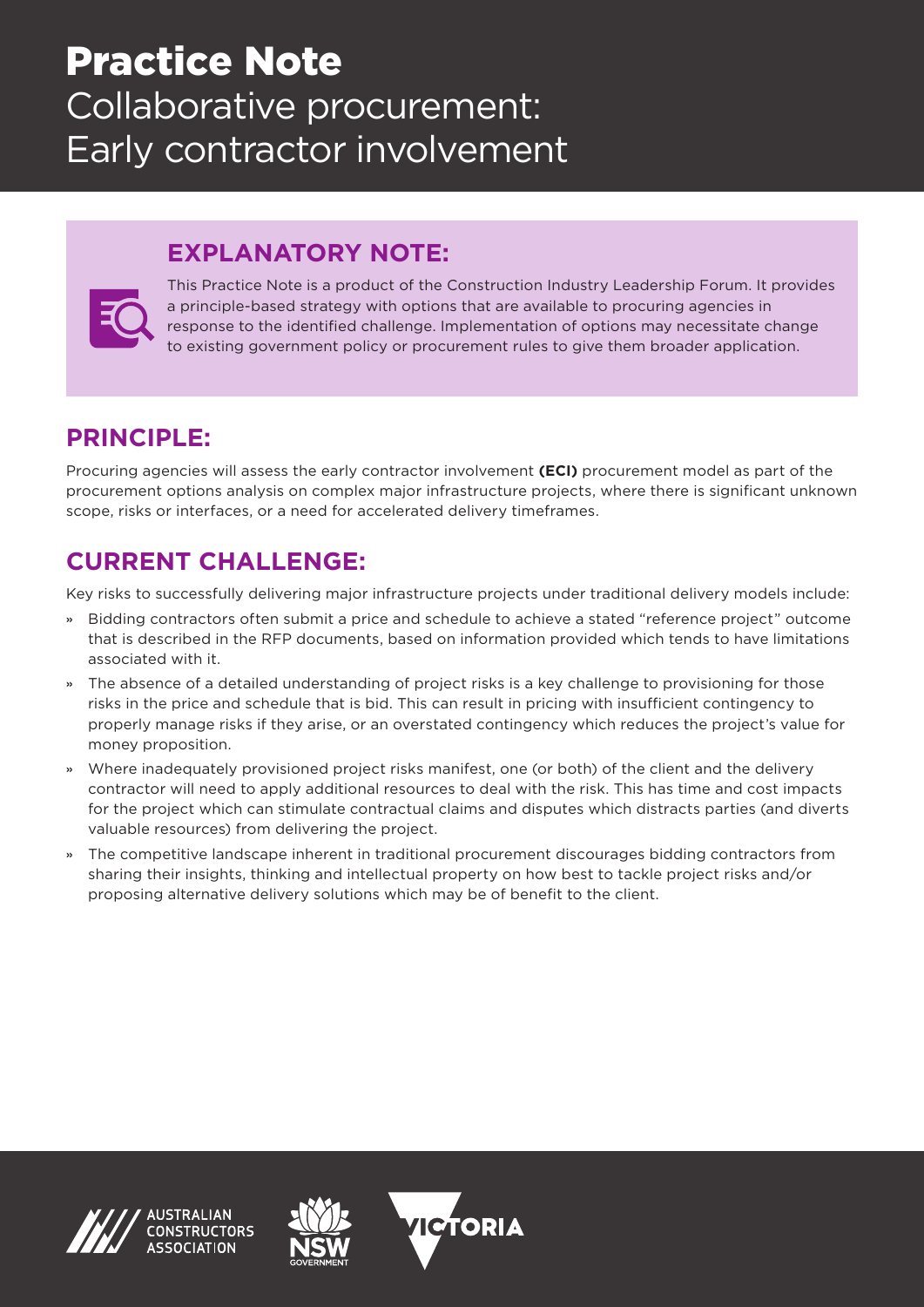





## **APPLYING THE ECI MODEL:**

A single ECI contractor is selected based on a competitive process assessing fees/margins and agreed performance metrics. The ECI model typically comprises a two-stage process:

| <b>Stage</b>        |                                                                                                                                                                                                                                                                                                                                                                                                           |
|---------------------|-----------------------------------------------------------------------------------------------------------------------------------------------------------------------------------------------------------------------------------------------------------------------------------------------------------------------------------------------------------------------------------------------------------|
| 1 (Planning stage): | During this stage, the contractor:<br>» should be engaged to:<br>> lead the design development to a sufficient stage for the contractor<br>to commit to a price and program for the delivery of the project;<br>> work with the client to identify, mitigate and apportion engineering<br>and constructability issues and risks; and negotiate/finalise the<br>contract and commercial terms for Stage 2. |
|                     | » is paid a fixed fee for services over a defined period, made up of<br>preliminaries, profit and overheads, that is competitively tendered as<br>part of the ECI selection process.                                                                                                                                                                                                                      |
| 2 (Delivery stage): | During this stage project delivery commences, with key risks already<br>identified and defined in Stage 1, allowing for a guaranteed contract<br>price and program for the project, but including a KPI regime in order to<br>share risks and rewards and designed to continue the collaborative and<br>cooperative themes established during Stage 1.                                                    |

### **BENEFITS OF ECI:**

ECI is recognised as one way of mitigating the risks associated with traditional delivery models and for increasing certainty around project deliverables and construction methodology.

The key differentiators of ECI from other related collaborative contract forms, such as Alliancing and Managing Contractor, are the early design input benefitting project structure, cost and deliverability expertise and the right of the client to retain flexibility in the process to avoid contractor lock-in and uncompetitive pricing.

ECI can provide the opportunity for:

- » greater collaboration between client and contractor during the tendering period of a project delivery cycle. Collaborating earlier in the procurement process can "unlock" potential benefits and/or alternative delivery strategies which may not be explored until closer to or after contract award under a traditional procurement method;
- » a more informed understanding of project risks and potential mitigation measures to enable improved risk allocation and provisioning (should risks arise) providing increased certainty of outcome for the client;
- » greater transparency of pricing, including an ability to drive significant positive impacts to whole of life costs in exchange for small, upfront costs;
- » accelerated completion of the project through earlier alignment on project definitions and risks, acceleration of design development, procurement of long-lead items and greater front-end due diligence;
- » creating "legacy gains" for clients through developing improved client standards and specifications which can be utilised in future projects; and
- a more productive use of the tender period.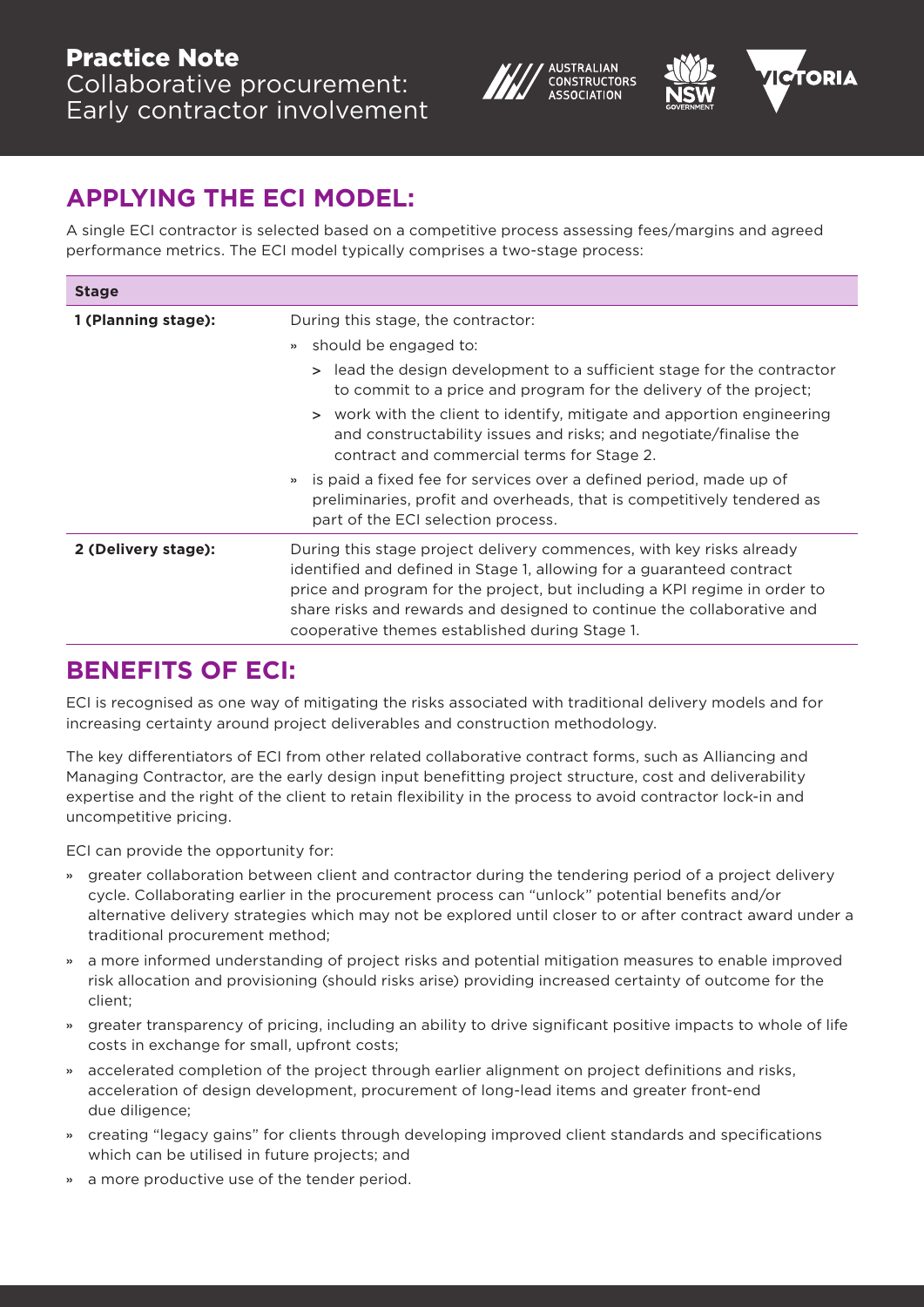



# **CHALLENGES IN IMPLEMENTING THE ECI MODEL:**

#### **Capability**

It is important that where an ECI process is undertaken, the client has sufficient capability, as there will be significant interactions with the contractor, to drive the right outcomes.

#### **Value for Money**

A proper analysis of procurement model options for public infrastructure projects must have regard to value for money (VFM) drivers. In considering VFM, the broader benefits of the ECI as listed above should be taken into account (e.g. not duplicating design effort, greater and earlier knowledge transfer). The benefits are relative to the potential for higher risk pricing. Under the ECI model, the more detailed risk analysis in Stage 1 may lead to higher than anticipated contingencies for Stage 2 pricing.

#### **Contestability**

Contestability is a fundamental driver underpinning the use of traditional competitive procurement processes and is often perceived as an impediment to the use of collaborative contracting methods such as ECI. This can be addressed through the competitive ECI selection process and ability for the client to discontinue with the ECI contractor if the terms for the delivery phase are not acceptable.

#### **Misalignment of Outcomes**

Different values and cultures, and different hierarchical structures and roles, often result in a reticence to use collaborative contracting methods such as ECI, because forming "one team" has the perception that the client's requirements will not be met or will be 'gold-plated' where not required.

### **OPTIONS**:

There is not a standardised ECI procurement model. An ECI approach will necessarily include some optionality around the appointment of a single contractor and can be applied flexibly to accommodate the circumstances of a project. The table below highlights some of the options that are available to the client in relation to specific components of the ECI process.

| <b>Component of the ECI process</b>                                                                                     | <b>Options</b>                                                                                                                                                                                                                                                          |
|-------------------------------------------------------------------------------------------------------------------------|-------------------------------------------------------------------------------------------------------------------------------------------------------------------------------------------------------------------------------------------------------------------------|
| Approach to design management                                                                                           | The level of design developed by the client can vary:                                                                                                                                                                                                                   |
| A highly interactive approach to design<br>between client and ECI contractor is a key<br>principle of the ECI approach. | <b>Option:</b> ECI contractor inclusive of designer is<br>$\rightarrow$<br>accountable for design from commencement of<br>Stage 1.                                                                                                                                      |
|                                                                                                                         | <b>Option:</b> Client engages a designer and retains<br>$\rangle$<br>responsibility for design development during Stage<br>1. ECI contractor provides advice in parallel as to<br>deliverability. Client novates design to ECI contractor<br>as a condition of Stage 2. |